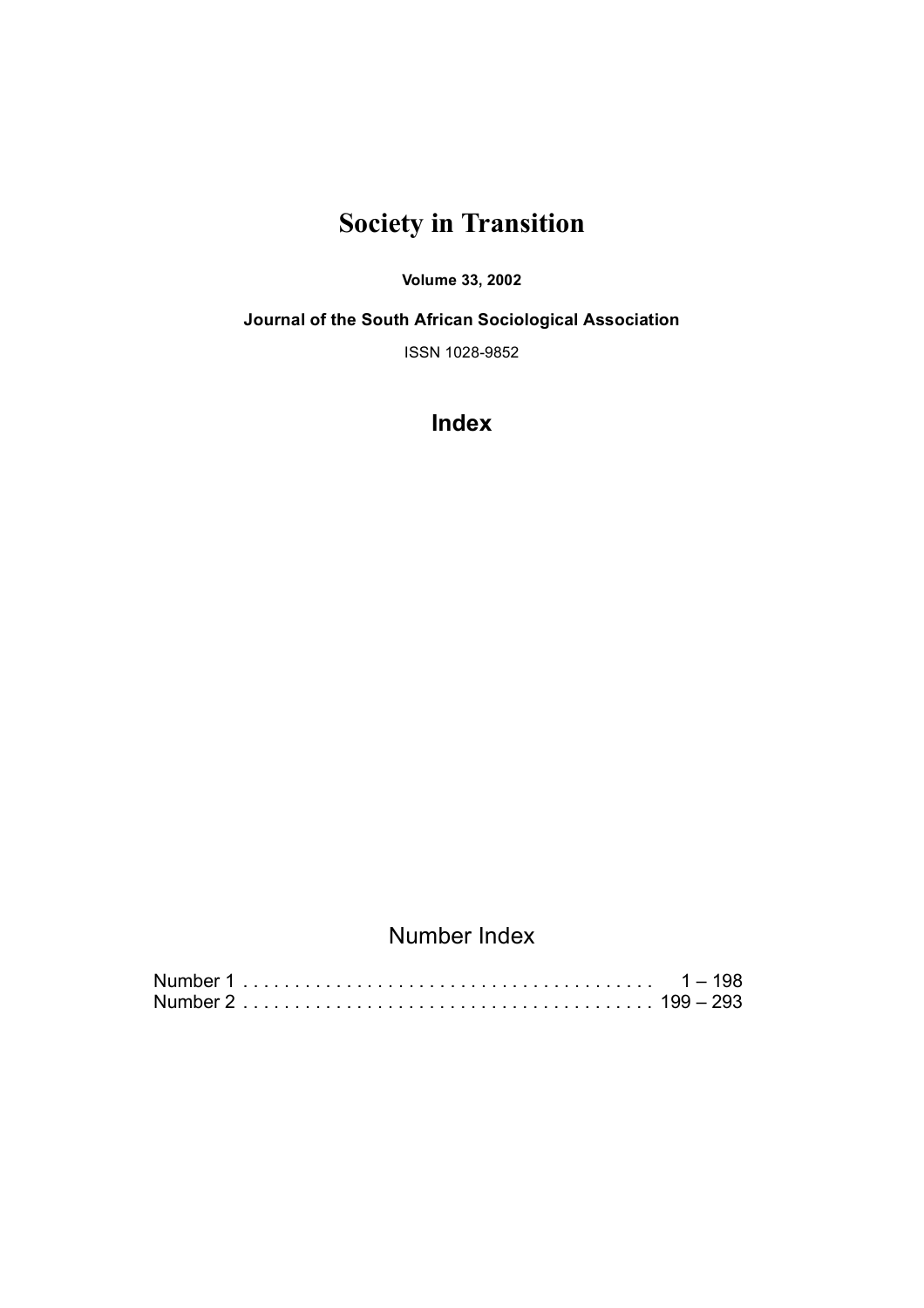### **Society in Transition**

#### **Journal of the South African Sociological Association**

Previously *South African Journal of Sociology*

Scientific Editor Ken Jubber (UCT)

Deputy Editor Dawid Venter (UWC)

Managing Editor Tina Uys (RAU)

Book Review Editor Peter Alexander (RAU)

#### Board Members

Olojide Oloyede (UWC) Elsa van Huysteen (Wits) Susan Ziehl (Rhodes) Mandla Makhanya (UNISA) Kiran Odhav (UNIWEST) Owen Crankshaw (UCT) Elrena van der Spuy (UCT) Louis Molamu (UNISA) Dave Lincoln (UCT) Elaine Salo (UCT) Charles Crothers (UND) Dasarath Chetty (UDW) Fhulu Nekhwevha (UFH)

#### Publisher

Forum Press, P O Box 93895, Boordfontein 0201, SOUTH AFRICA Managing Editor: Ian Raper

#### Printing

The Natal Witness Printing & Publishing Company (Pty) Ltd, P O Box 84295, Greenside 2034, SOUTH AFRICA

Annual subscription 2003 (volume of two issues)  $SA = R250$  $APU = R290$ Overseas subscription = \$98 Orders to: Scientific Publishing Services, P O Box 93895, Boordfontein 0201, SOUTH AFRICA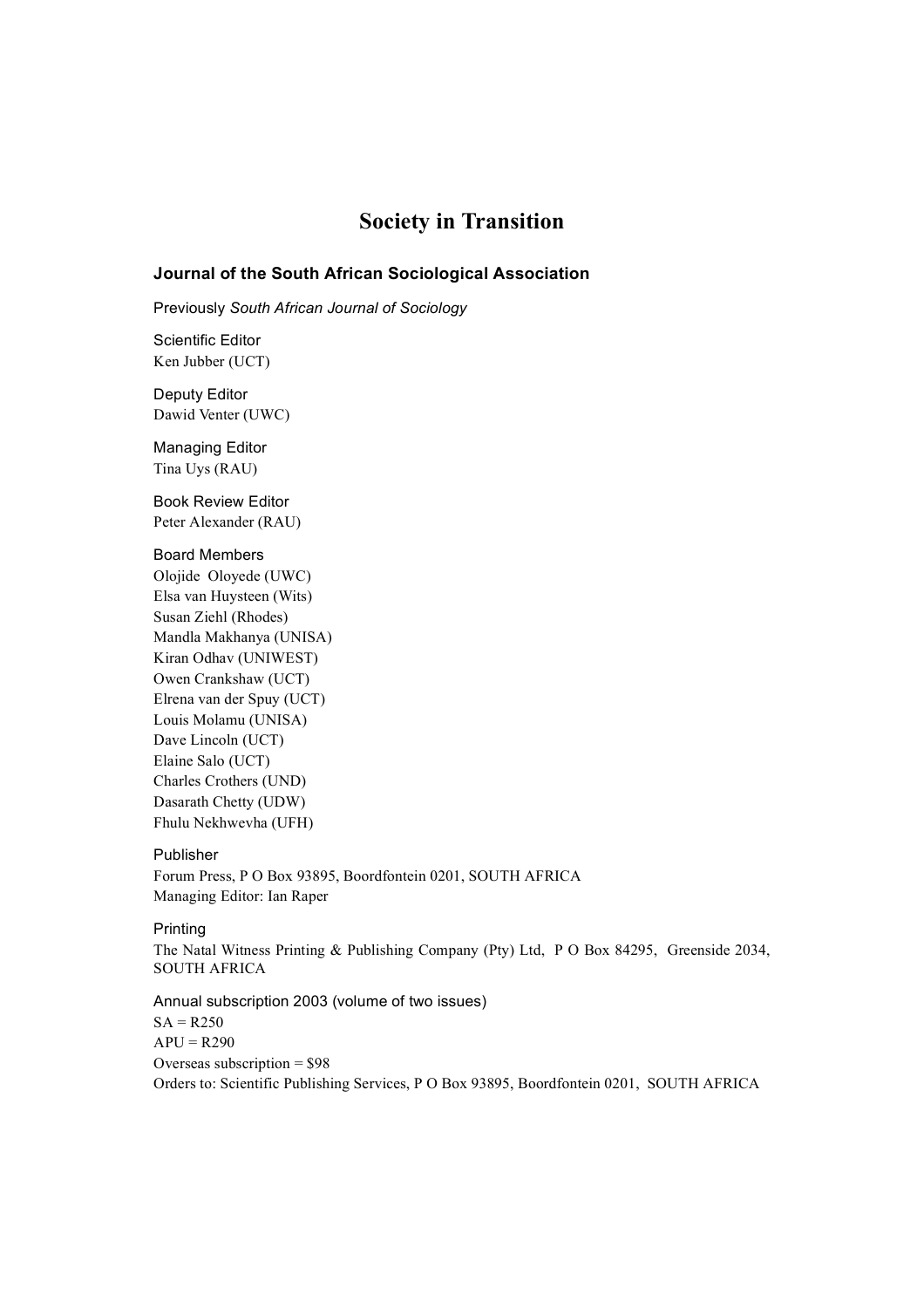## **Contents**

| A 'secret history' of local mourning:<br>the South African War and state commemoration                                       |
|------------------------------------------------------------------------------------------------------------------------------|
| Black South Africans do live in nuclear family households<br>- a response to Russell                                         |
| Anti-globalisation organisation<br>as a fourth generation people's movement                                                  |
| Satirical opposition in popular music within Apartheid<br>and Post-Apartheid South Africa                                    |
| Is it meaningful to juxtapose "individual" and "society"?                                                                    |
| Disciplinary cultures and academic leadership                                                                                |
| Racial relations in selected faculties in English language<br>historically white universities in South Africa                |
| Ontological substitutions in the analysis<br>of unconventional academic discourse:<br>pitfalls of Linguistics and Sociology. |
| Image and identity in military education: a perspective<br>on the South African Military Academy                             |
| 187<br><b>Book Reviews</b>                                                                                                   |
| Introduction: Labour Studies In Transition                                                                                   |
| Recent developments in U.S. collective bargaining and employment practices                                                   |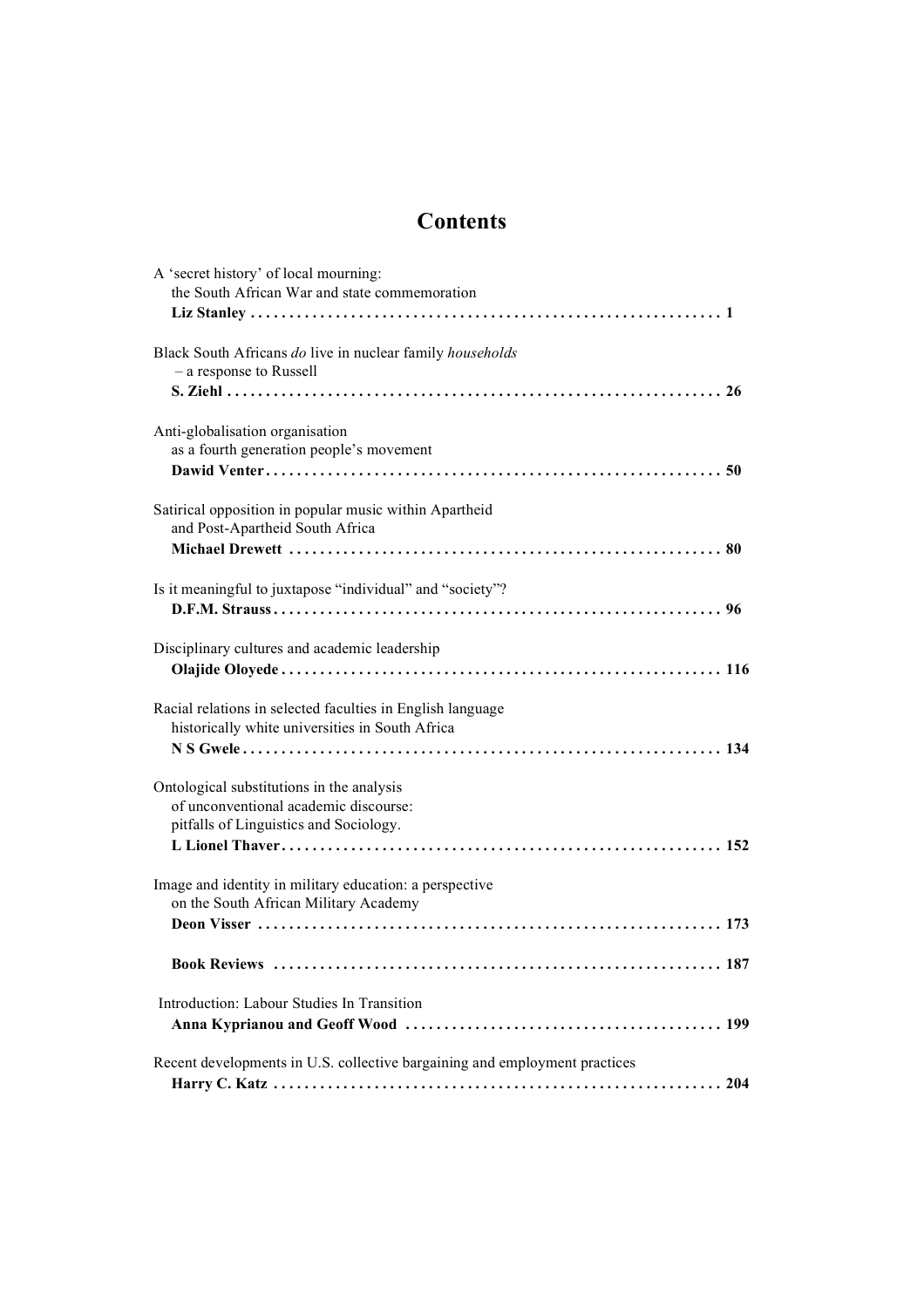| Modern HRM: does it have a human face?                                                                                             |
|------------------------------------------------------------------------------------------------------------------------------------|
| Contesting the dinosaur image - the U.S. labour movement's search for a future                                                     |
| Decline and renewal in the British labour movement: trends, practices and lessons<br>for South Africa                              |
| Recasting labour studies in the new millennium                                                                                     |
| No room for manoeuvre: does 'best value' provide a better deal<br>for workers in UK local government?                              |
| From the "high ground" of policy to "the swamp" of professional practice:<br>the challenge of diversity in teaching labour studies |